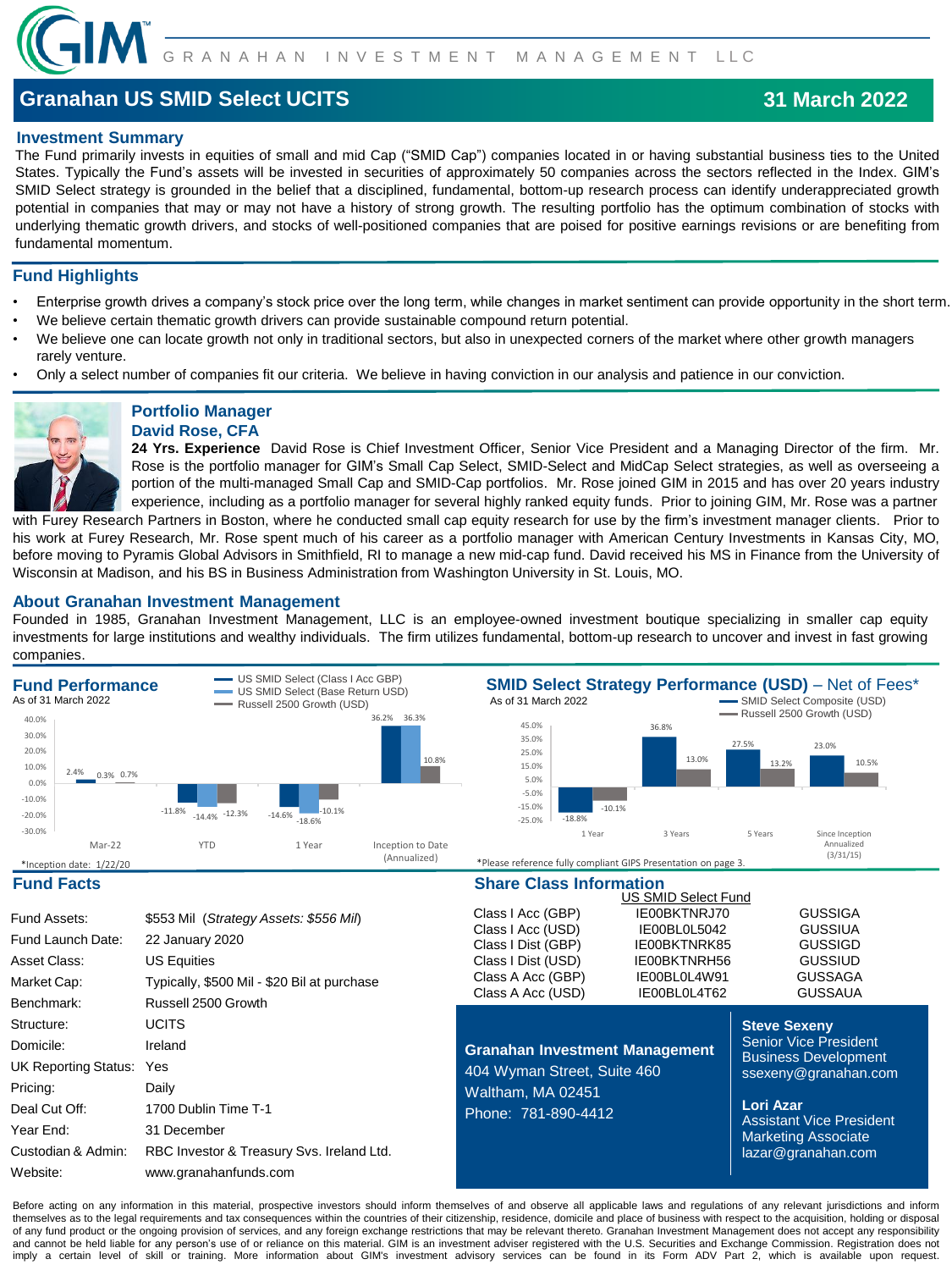## **GICS Sector Diversification Top 10 Positions**

| <b>Sector</b>                 | <b>Portfolio</b> | Russell 2500<br><b>Growth</b> | <b>Security</b>                                                                                                                                             | <b>LifeCycle</b><br>Category | <b>Percent of</b><br><b>Portfolio</b> |
|-------------------------------|------------------|-------------------------------|-------------------------------------------------------------------------------------------------------------------------------------------------------------|------------------------------|---------------------------------------|
| <b>Communication Services</b> | 7.3%             | 2.1%                          | Digital Turbine, Inc.                                                                                                                                       |                              | 8.4%                                  |
| <b>Consumer Discretionary</b> | 11.8%            | 14.7%                         | Evolent Health, Inc.                                                                                                                                        | <b>Special Situation</b>     | 8.3%                                  |
| <b>Consumer Staples</b>       | 3.3%             | 2.8%                          | Magnite Inc                                                                                                                                                 | Pioneer                      | 6.9%                                  |
| Energy                        | 0.0%             | 2.8%                          | <b>Enphase Energy Inc</b>                                                                                                                                   | Core Growth                  | 6.9%                                  |
| <b>Financials</b>             | 3.9%             | 5.8%                          | Kornit Digital Limited                                                                                                                                      | Core Growth                  | 6.2%                                  |
| <b>Health Care</b>            | 18.2%            | 20.0%                         | Chart Industries Inc.                                                                                                                                       | <b>Special Situation</b>     | 4.7%                                  |
| Industrials                   | 14.9%            | 15.0%                         | Euronet Worldwide, Inc.                                                                                                                                     | Core Growth                  | 4.6%                                  |
| <b>Information Technology</b> | 38.4%            | 28.3%                         | Chegg Inc                                                                                                                                                   | Core Growth                  | 4.6%                                  |
| Materials                     | 0.7%             | 4.3%                          | Array Technologies Inc                                                                                                                                      | Core Growth                  | 3.9%                                  |
| <b>Real Estate</b>            | 0.4%             | 2.9%                          | Kulicke & Soffa Industries, Inc.                                                                                                                            | <b>Special Situation</b>     | 3.9%                                  |
| <b>Utilities</b>              | 0.0%             | 0.4%                          | <b>TOTAL</b>                                                                                                                                                |                              | 58.4%                                 |
| [Cash]                        | 1.2%             | 0.0%                          | The securities identified and described do not represent all of the securities<br>purchased, sold or recommended for client accounts. The reader should not |                              |                                       |

**Life Cycle Diversification:** Adds Stability **Characteristics Characteristics** 



complete list of holdings is available upon request.

| <b>Characteristic</b>        | Portfolio     | Russell 2500<br><b>Growth</b> |
|------------------------------|---------------|-------------------------------|
| Weighted Avg. Market Cap     | \$5,879.4 mil | \$7,382.1 mil                 |
| <b>Active Share</b>          | 95.4%         |                               |
| <b>Fst 3-5 Yr FPS Growth</b> | 27.1%         | 14.3%                         |
| Forward P/E Ratio            | 25.8x         | 18.9x                         |
| LT Debt/Capital              | 33.1%         | 43.6%                         |
| Dividend Yield               | 0.1%          | 0.5%                          |
| Price to Book                | 4.0x          | 5.0x                          |

assume that an investment in the securities identified was or will be profitable. A

Source: FactSet

## **Monthly Commentary**

Continuing war in the Ukraine and soaring energy prices is keeping downward pressure on US stocks. In March, the Granahan US SMID Select Fund was able to eke out a gain of 30 basis points (USD) versus the Russell 2500 Index gain of 72 basis points. Consumer discretionary, driven by a rebound in *Chegg*, was the largest contributor to out performance. Relative strength was also found in healthcare, industrials, information technology and financials. Communications services, real estate and consumer staples weighed on performance. Our lack of energy names and underweight in materials were also negatives as the price of oil continued to surge. With respect to LifeCycles, special situations were the strength in the portfolio this month, with core growth holding its own and pioneers lagging. The consequences of the ongoing pandemic persist by way of supply chain disruptions, capacity constraints, surging inflation, and labor shortages. Possibly one of the largest negatives today is the Ukrainian war. We've seen the short-term impact on oil supplies and pricing, but we can't predict the longer-term implications. We remain patient, strategic growth investors focused on our process with the goal of providing long term outperformance for our clients.

### **Important Information for Investors**

This material is directed at professional/sophisticated investors for their informational purposes only. It is not intended to be investment advice and does not constitute an offer to sell or solicitation to invest. Opinions contained herein reflect the judgment of GIM and are subject to change at any time. The Granahan US Focused Growth Fund, the Granahan US Small Cap Discoveries Fund and the Granahan US SMID Select Fund are sub-funds of the Granahan Funds plc (the "Company"), a public limited company (registered number 533587) authorized and regulated by the Central Bank of Ireland as an Undertaking for Collective Investment in Transferable Securities ("UCITS"). Authorization of the Company by the Central Bank of Ireland is not an endorsement or guarantee, nor is the Central Bank of Ireland responsible for the contents of any marketing material or the Company's offering documents. Shares of the Funds are only available for certain non-U.S. persons outside the United States and are restricted in certain jurisdictions. Any entity forwarding this material to other parties takes full responsibility for ensuring compliance with applicable securities laws in connection with its distribution.